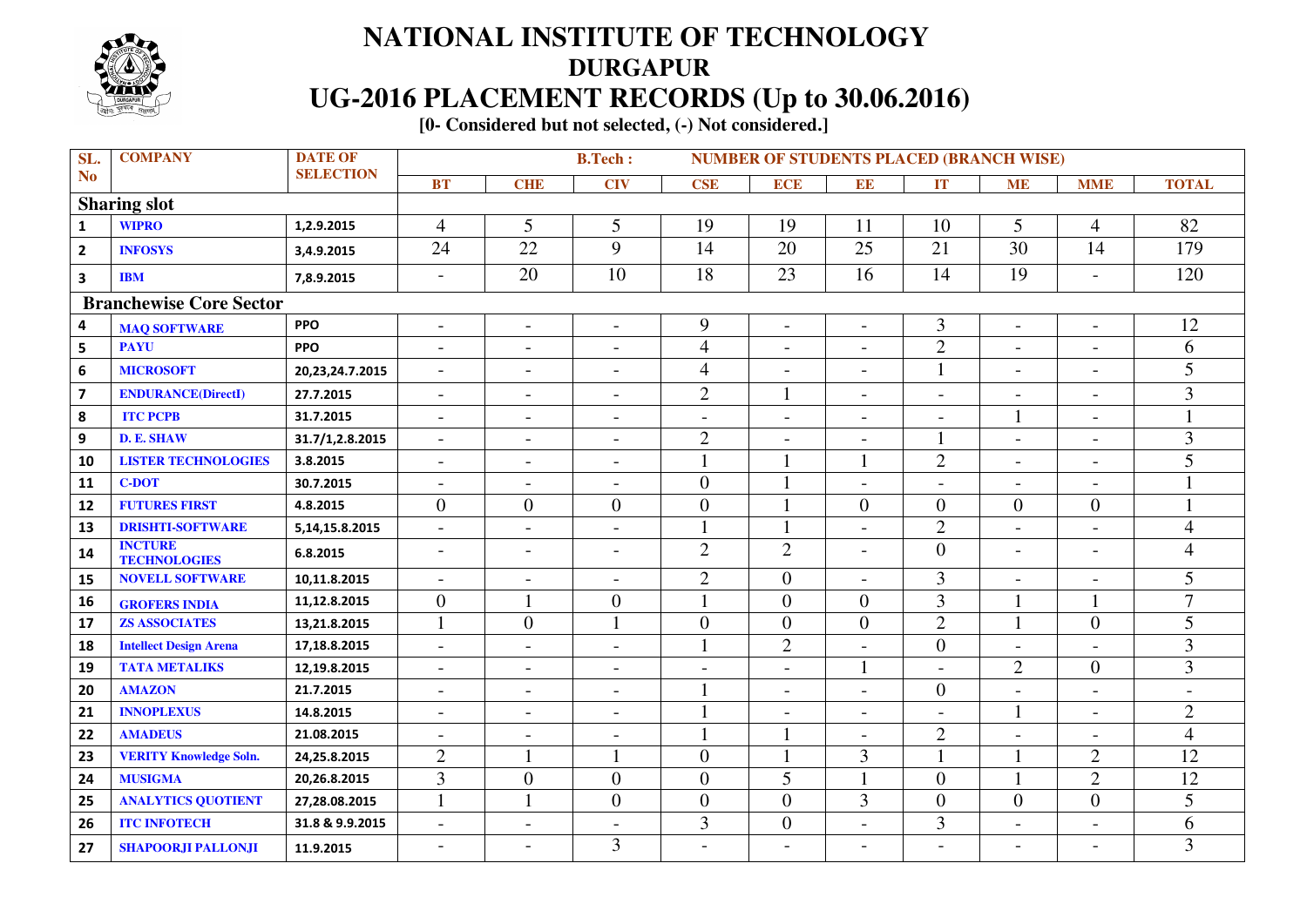| SL.       | <b>COMPANY</b>             | <b>DATE OF</b><br><b>SELECTION</b> | <b>B.Tech:</b><br><b>NUMBER OF STUDENTS PLACED (BRANCH WISE)</b> |                          |                          |                          |                          |                          |                          |                          |                          |                  |  |
|-----------|----------------------------|------------------------------------|------------------------------------------------------------------|--------------------------|--------------------------|--------------------------|--------------------------|--------------------------|--------------------------|--------------------------|--------------------------|------------------|--|
| <b>No</b> |                            |                                    | <b>BT</b>                                                        | <b>CHE</b>               | <b>CIV</b>               | <b>CSE</b>               | <b>ECE</b>               | <b>EE</b>                | IT                       | <b>ME</b>                | <b>MME</b>               | <b>TOTAL</b>     |  |
| 28        | <b>ALSTOM TRANSPORT</b>    | 11.9.2015                          | $\blacksquare$                                                   | $\overline{\phantom{a}}$ | $\boldsymbol{0}$         | $\overline{0}$           | $\overline{4}$           | 5                        | $\overline{\phantom{a}}$ | 5                        | $\overline{\phantom{a}}$ | 14               |  |
| 29        | <b>FACTSET</b>             | 14,15.9.2015                       | $\overline{\phantom{a}}$                                         | $\overline{\phantom{a}}$ | $\overline{\phantom{a}}$ | 6                        | $\mathbf{1}$             | $\overline{\phantom{a}}$ | $\overline{4}$           | $\blacksquare$           | $\overline{\phantom{a}}$ | 11               |  |
| 30        | <b>L&amp;T ECC</b>         | 17,18.9.2015                       | $\overline{\phantom{a}}$                                         | $\overline{\phantom{a}}$ | 13                       | $\overline{\phantom{a}}$ | 3                        | 6                        | $\overline{\phantom{a}}$ |                          | $\overline{0}$           | 23               |  |
| 31        | <b>TATA MOTORS</b>         | 18,19.9.2015                       | $\blacksquare$                                                   | $\overline{\phantom{a}}$ | $\overline{a}$           | $\overline{\phantom{a}}$ | $\overline{\phantom{0}}$ | $\overline{2}$           | $\overline{a}$           | 6                        | $\overline{a}$           | 8                |  |
| 32        | <b>TATA TECHNOLOGIES</b>   | 21.9,29.10.2015                    | $\overline{\phantom{a}}$                                         | $\blacksquare$           | $\overline{\phantom{a}}$ | $\boldsymbol{0}$         | $\boldsymbol{0}$         | $\overline{\phantom{a}}$ | $\boldsymbol{0}$         |                          | $\overline{\phantom{a}}$ |                  |  |
| 33        | <b>NRI FINTECH</b>         | 22,23.9.2015                       | $\overline{\phantom{a}}$                                         | $\overline{\phantom{a}}$ | $\overline{\phantom{0}}$ | $\mathbf{1}$             | $\overline{0}$           | $\blacksquare$           | $\overline{0}$           | $\overline{\phantom{a}}$ | $\overline{\phantom{a}}$ |                  |  |
| 34        | <b>ELEGANT(FLEET)</b>      | 29,30.9.2015                       | $\overline{\phantom{a}}$                                         | $\overline{\phantom{a}}$ | $\overline{\phantom{a}}$ | $\overline{\phantom{a}}$ | $\overline{\phantom{a}}$ | $\overline{\phantom{a}}$ | $\overline{a}$           | $\overline{4}$           | $\overline{\phantom{0}}$ | $\overline{4}$   |  |
| 35        | <b>DYNAMIC DIGITAL</b>     | 01.10.2015                         | $\blacksquare$                                                   | $\blacksquare$           | $\overline{\phantom{a}}$ |                          | $\overline{0}$           | $\overline{\phantom{a}}$ | $\mathbf{2}$             | $\overline{\phantom{a}}$ | $\overline{\phantom{0}}$ | 3                |  |
| 36        | <b>ORACLE</b>              | 28.9,5.10.2015                     | $\overline{\phantom{a}}$                                         | $\overline{\phantom{a}}$ | $\overline{\phantom{a}}$ | 3                        | $\overline{0}$           | $\overline{0}$           | 3                        | $\overline{\phantom{a}}$ | $\overline{\phantom{a}}$ | 6                |  |
| 37        | <b>ORACLE(OFSS)</b>        | 28.9,6.10.2015                     | $\overline{\phantom{a}}$                                         |                          | $\overline{a}$           | 3                        | $\mathbf{1}$             | $\overline{\phantom{a}}$ | $\overline{4}$           | $\overline{0}$           | $\overline{\phantom{a}}$ | 9                |  |
| 38        | <b>ERICSSON</b>            | 07.10.2015                         | $\blacksquare$                                                   | $\blacksquare$           | $\overline{a}$           | $\boldsymbol{0}$         | 6                        | $\overline{\phantom{a}}$ | $\overline{0}$           | $\overline{\phantom{a}}$ | $\overline{\phantom{0}}$ | 6                |  |
| 39        | <b>GODREJ</b>              | 8.10.2015                          | $\overline{\phantom{a}}$                                         | $\blacksquare$           | $\mathfrak{2}$           | $\overline{\phantom{a}}$ | $\boldsymbol{0}$         | $\boldsymbol{0}$         | $\overline{\phantom{a}}$ |                          | $\overline{\phantom{a}}$ | 3                |  |
| 40        | <b>MARUTI</b>              | 8.8,9.10.2015                      | $\overline{\phantom{a}}$                                         | $\blacksquare$           | $\overline{a}$           | $\overline{\phantom{a}}$ | $\overline{\phantom{a}}$ | $\blacksquare$           | $\overline{a}$           | $\overline{\mathcal{A}}$ | $\overline{\phantom{0}}$ | $\overline{4}$   |  |
| 41        | <b>GENPACT</b>             | 14.10.2015                         | $\overline{\phantom{a}}$                                         | $\blacksquare$           | $\overline{\phantom{a}}$ | $\mathbf{0}$             | $\overline{0}$           | $\overline{\phantom{a}}$ | $\overline{0}$           | $\overline{2}$           | $\overline{4}$           | 6                |  |
| 42        | <b>OXYGEN</b>              | 15,16.10.2015                      | $\overline{\phantom{a}}$                                         | $\blacksquare$           | $\overline{\phantom{a}}$ | $\mathbf{1}$             | $\overline{0}$           | $\overline{\phantom{a}}$ | $\overline{0}$           | $\blacksquare$           | $\overline{\phantom{a}}$ |                  |  |
| 43        | <b>BELZABAR</b>            | <b>PPO</b>                         | $\overline{\phantom{a}}$                                         | $\blacksquare$           | $\sim$                   | $\boldsymbol{0}$         | $\overline{a}$           | $\overline{a}$           | $\mathbf{1}$             | $\blacksquare$           | $\overline{\phantom{0}}$ |                  |  |
| 44        | <b>MISYS</b>               | 5,6.11.2015                        | $\blacksquare$                                                   | $\overline{\phantom{a}}$ | $\overline{\phantom{a}}$ | 1                        | 3                        | $\overline{0}$           | $\overline{0}$           | $\overline{\phantom{a}}$ | $\overline{\phantom{0}}$ | $\overline{4}$   |  |
| 45        | <b>SAPIENT NITRO</b>       | 30.10,7.11.2015,<br>9.3.2016       | $\overline{\phantom{a}}$                                         | $\overline{\phantom{a}}$ | $\overline{a}$           |                          | $\mathbf{1}$             | $\mathbf{0}$             | 3                        | $\overline{\phantom{a}}$ | $\overline{\phantom{a}}$ | 5                |  |
| 46        | <b>VEDANTA</b>             | 9.11.2015                          | $\overline{a}$                                                   | $\overline{3}$           | $\boldsymbol{0}$         | $\overline{\phantom{a}}$ | $\overline{a}$           | $\mathbf{1}$             | $\overline{a}$           | 3                        |                          | 8                |  |
| 47        | <b>Ashok Leyland</b>       | 16,19.11.2015                      | $\overline{\phantom{a}}$                                         | $\blacksquare$           | $\overline{\phantom{a}}$ | $\overline{\phantom{a}}$ | $\overline{\phantom{a}}$ | $\overline{\phantom{a}}$ | $\overline{\phantom{a}}$ | 1                        | $\blacksquare$           |                  |  |
| 48        | <b>Schneider Electric</b>  | 23,24.11.2015                      | $\overline{\phantom{a}}$                                         | $\overline{\phantom{a}}$ | $\overline{\phantom{a}}$ | $\blacksquare$           | $\overline{\phantom{a}}$ | $\overline{4}$           | $\overline{\phantom{a}}$ | 1                        | $\overline{\phantom{a}}$ | 5                |  |
| 49        | <b>TATA TINPLATE</b>       | 03.12.15,11.4.16                   | $\overline{\phantom{a}}$                                         |                          | $\overline{\phantom{a}}$ | $\overline{\phantom{a}}$ | $\overline{\phantom{a}}$ | $\overline{\phantom{a}}$ | $\overline{\phantom{a}}$ |                          |                          | 3                |  |
| 50        | <b>Reliance Industries</b> | 03.12.2015                         | $\overline{\phantom{a}}$                                         | 20                       | $\blacksquare$           | $\overline{\phantom{a}}$ | $\overline{\phantom{a}}$ | $\overline{\phantom{a}}$ | $\overline{\phantom{a}}$ | $\overline{\phantom{a}}$ | $\overline{\phantom{a}}$ | 20               |  |
| 51        | <b>SIGMOID</b>             | 2,4.12.2015                        | $\overline{\phantom{a}}$                                         | $\blacksquare$           | $\overline{\phantom{a}}$ | $\overline{0}$           | $\boldsymbol{0}$         | $\overline{\phantom{a}}$ | $\boldsymbol{0}$         | $\blacksquare$           | $\overline{\phantom{0}}$ | $\overline{0}$   |  |
| 52        | <b>MPHASIS</b>             | 7.12.2015                          | $\overline{a}$                                                   | $\overline{\phantom{a}}$ | $\overline{a}$           | 1                        | $\mathbf{1}$             | $\blacksquare$           | $\boldsymbol{0}$         | $\overline{\phantom{a}}$ | $\overline{\phantom{0}}$ | $\overline{2}$   |  |
| 53        | <b>AVANTI LEARNING</b>     | 9,10.12.2015                       |                                                                  | $\blacksquare$           | $\blacksquare$           | $\overline{\phantom{a}}$ | $\qquad \qquad -$        | $\blacksquare$           | $\blacksquare$           | $\overline{\phantom{a}}$ | $\overline{\phantom{a}}$ |                  |  |
| 54        | <b>BLUE STAR</b>           | 4,15.12.2015                       | $\overline{\phantom{0}}$                                         | $\overline{\phantom{a}}$ | $\overline{\phantom{a}}$ | $\overline{\phantom{a}}$ | $\overline{\phantom{a}}$ | $\overline{\phantom{a}}$ | $\overline{\phantom{a}}$ | 3                        | $\overline{\phantom{0}}$ | 3                |  |
| 55        | <b>EMAMI</b>               | 16.12.2015                         | $\overline{\phantom{a}}$                                         | $\boldsymbol{0}$         | $\overline{\phantom{a}}$ | $\overline{\phantom{a}}$ | $\boldsymbol{0}$         | $\blacksquare$           | $\overline{\phantom{a}}$ | $\overline{c}$           | $\blacksquare$           | $\mathbf{2}$     |  |
| 56        | <b>SECURE METERS</b>       | 8,17.12.2015                       | $\blacksquare$                                                   | $\overline{\phantom{a}}$ | $\blacksquare$           | $\overline{\phantom{a}}$ | $\overline{\phantom{a}}$ | $\overline{2}$           | $\overline{\phantom{a}}$ | $\blacksquare$           | $\overline{\phantom{a}}$ | $\overline{2}$   |  |
| 57        | <b>AMDOCS</b>              | 17.12.2015                         | $\overline{\phantom{a}}$                                         | $\overline{\phantom{a}}$ | $\overline{\phantom{0}}$ |                          | $\mathfrak{2}$           | $\overline{\phantom{a}}$ | 5                        | $\overline{\phantom{a}}$ | $\overline{\phantom{a}}$ | 8                |  |
| 58        | <b>VERIZON</b>             | 27.11,19.12.2015                   | $\overline{\phantom{a}}$                                         | $\blacksquare$           | $\overline{\phantom{a}}$ | $\mathbf{1}$             | $\mathbf{1}$             | $\overline{\phantom{a}}$ | $\mathbf{1}$             | $\blacksquare$           | $\blacksquare$           | $\overline{3}$   |  |
| 59        | <b>SMS INDIA</b>           | 17.11,17.12.2015                   | $\overline{\phantom{a}}$                                         | $\blacksquare$           | $\blacksquare$           | $\overline{\phantom{a}}$ | $\overline{\phantom{a}}$ | $\overline{0}$           | $\overline{\phantom{a}}$ | $\overline{0}$           | $\overline{\phantom{a}}$ | $\overline{0}$   |  |
| 60        | <b>GREY B</b>              |                                    | $\blacksquare$                                                   | $\overline{\phantom{a}}$ | $\overline{\phantom{a}}$ | $\overline{\phantom{a}}$ | $\boldsymbol{0}$         | $\overline{\phantom{a}}$ | $\overline{\phantom{a}}$ | $\blacksquare$           | $\blacksquare$           | $\boldsymbol{0}$ |  |
| 61        | <b>AKASH</b>               | 8,12.12.2015                       | $\mathbf{0}$                                                     |                          | $\boldsymbol{0}$         | $\boldsymbol{0}$         | $\boldsymbol{0}$         | $\boldsymbol{0}$         | $\overline{0}$           | $\overline{0}$           | $\overline{0}$           |                  |  |
| 62        | <b>PRADAN</b>              | 22,23.12.2015                      | $\overline{4}$                                                   | $\overline{0}$           | $\boldsymbol{0}$         | $\mathbf{0}$             | $\mathbf{1}$             | 1                        | $\mathbf{1}$             | $\boldsymbol{0}$         |                          | 8                |  |